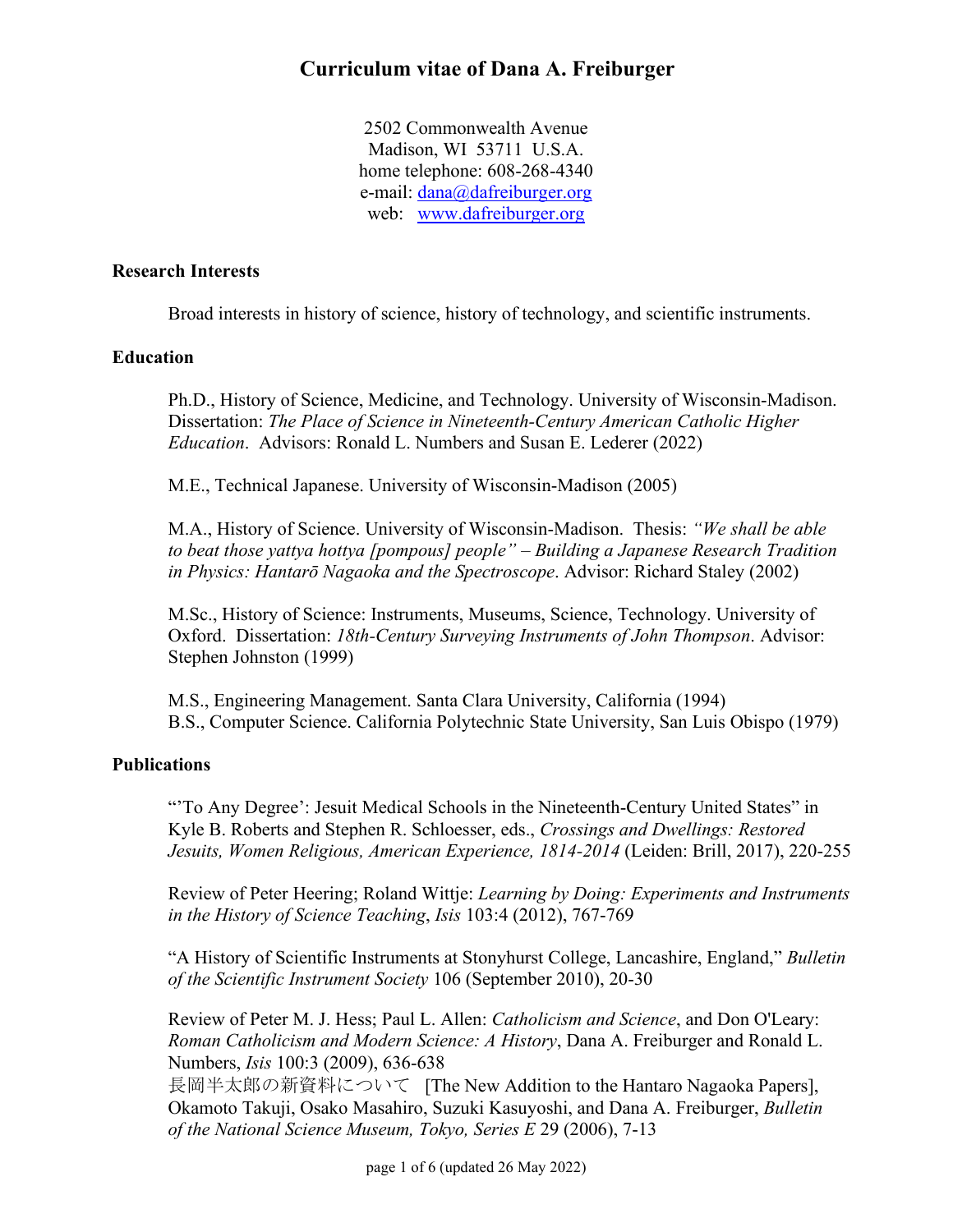"Report on some Scientific Instrument Collections in Japan," *Bulletin of the Scientific Instrument Society* 83 (December 2004), 30-32

Commentary page to accompany broadsheet No. 11 titled *A Map of Time* published by the *History of Cartography Project*, University of Wisconsin-Madison (2003)

"Scientific Instruments and Early Plant Ecology in the USA," *Rittenhouse* 57 (2003), 9-25

"Building a Japanese Research Tradition in Physics: Hantarō Nagaoka and the Spectroscope," *Nuncius* 17:2 (2002), 673-689

*Web Sightings and Reviews*, a feature that explored Internet web sites linked to themes of scientific instruments and the history of science. *Rittenhouse* issues 49, 50, 51, 52, 53, 54, and 55 (June 1999 to June 2002)

### **Invited Talks**

"Teaching Astronomy and Nineteenth-century American Catholic Higher Education," an online talk presented to members of the Madison Astronomical Society (March 2021)

"Practicing what they Preach: The Bachelor of Science degree in Nineteenth-Century American Catholic Higher Education," History Department colloquium (Sept. 2019)

### **Papers Presented**

"*Cattell's Catholics*: Who were these American Men (and Women) of Science?" talk given virtually at the Midwest Junto (April 2021)

"'Such an important and widespread influence on oursociety today': Teaching Computer Science at the University of Wisconsin–Madison in the 1960s," an online talk presented at the Pedagogy, Popularization, and the Public Understanding of Science conference organized by the Science History Institute in Philadelphia (October 2020)

"The B.S. degree: A New Objective in Nineteenth-Century American Catholic Higher Education," a paper given at the HSS meeting, Utrecht, The Netherlands (July 2019)

"James Curley, S.J., a Jesuit 'comet' in Nineteenth-Century American Astronomy," poster presented at the 14th Biennial History of Astronomy Workshop, Notre Dame (June 2019)

"What Hath God Taught – Teaching Telegraphy at Notre Dame in the 1870s," a flash talk presented at the 2018 SHOT conference held in St. Louis, Missouri (October 2018)

"The 'personal' equations of American astronomer Joel Stebbins" given at the Scientific Instrument Commission meeting held at the 25th International Congress of History of Science, Technology, and Medicine, Rio de Janeiro, Brazil (July 2017)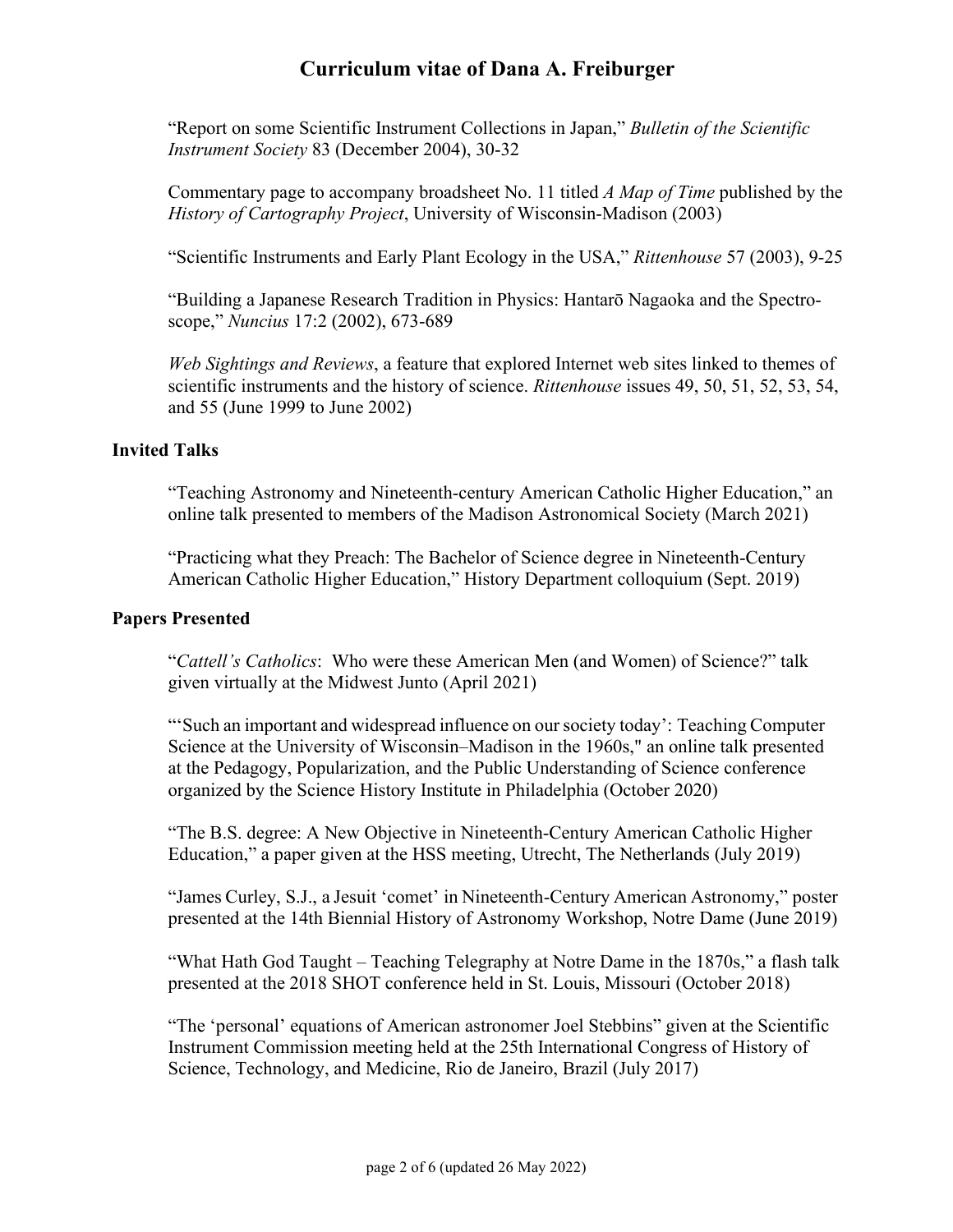"The many universes of Seddie Bingham / Sister Aloysia (1873-1899)," a 'picture-in-1000-words' presentation at the Tenth Triennial Conference on the History of Women Religious at Santa Clara University, California (June 2016)

"A 'New Aspect' to Charles Coppens, S.J., and his teaching Medical Ethics" poster presented at the AAHM conference in Minneapolis, Minnesota (April 2016)

"Branching over History in the Teaching of Computer Science at the University of Wisconsin" talk given at the Midwest Junto, University of Oklahoma (March 2016)

"'If well conducted' – Teaching science to survive in early nineteenth-century American Catholic Colleges" given at HSS meeting, San Francisco, California (November 2015)

"'To Any Degree' – Jesuit Medical Schools in Nineteenth-century American" presented at the "Crossings and Dwellings" conference, Loyola University, Chicago (October 2014)

"Cattell's Catholics: Who were these American Men of Science?" given at the American Catholic Historical Association Annual Meeting in Washington, D.C. (January 2014)

"Sweater Girl Chickens – The rise and fall of the Chicken Breast Meter" given at the Scientific Instrument Commission meeting held at the 24th International Congress of History of Science, Technology, and Medicine, Manchester, England (July 2013)

"Darwin Comes to Campus" presented at the Midwest Junto, Rolla, MO (March 2012)

"Teaching and Research: Shifting Trajectories of Science at Georgetown University in the Nineteenth Century" presented at the Scientific Instrument Commission / IUHPS meeting in Budapest, Hungary (July 2009)

"Astronomy in Nineteenth-Century American Catholic Higher Education" presented at the Eighth Biennial History of Astronomy Workshop, Notre Dame, Indiana (July 2007)

"Traces of Gold: Science and Scientific Instruments at Santa Clara College, California, 1851-1878" given at the HSS meeting, Minneapolis, Minnesota (November 2005)

"The Influence of Hilger Spectroscopes in Japan" presented at the Scientific Instrument Commission / IUHPS meeting in Beijing, China (July 2005)

"Traces of Gold: Science and Scientific Instruments at Santa Clara College, California, 1851-1878" delivered at the "Scientific Instrument Collections in the University" symposium, Dartmouth College, Hanover, New Hampshire (June 2004)

"Building a Japanese Research Tradition in Physics: Hantarō Nagaoka and the Spectroscope" paper presented at "The Making of the Spectroscope" workshop held in Munich, Germany (September 2001)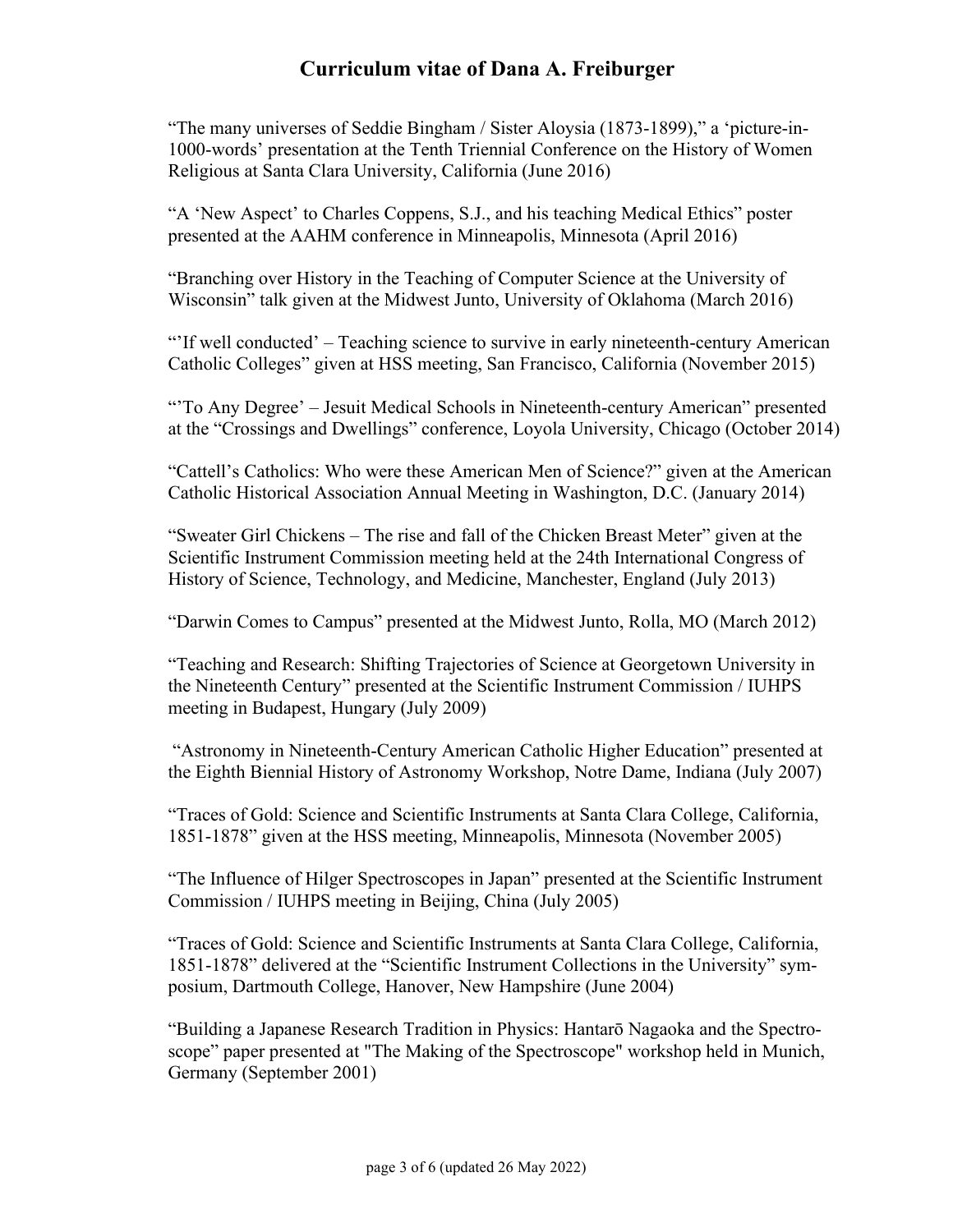"Early Ecology and Scientific Instruments" talk given at the XXI International Congress of History of Science, Mexico City. Additionally, I represented the Scientific Instrument Commission as their voting member to this Congress (July 2001)

"18th Century Surveying Instruments of John Thompson" poster presented at the XVII Scientific Instrument Commission Symposium held at Sorø, Denmark (July 1998)

### **Outreach**

"Science in Catholic Colleges in the 19th Century" - 30-minute radio interview on WLCR 1040 AM (Louisville, KY) for their *Science and Catholicism* local talk show. Interviewed by Christopher Graney, Professor of Physics, Jefferson Community & Technical College, Louisville, KY. Aired July 17, 2013, with an encore airing October 22, 2014.

Organized a public showing of the documentary *Living through March 11: Words that remember the Great East Japan Earthquake* by Kenji Aoike (2012), followed by panel discussion with Toshihiro Higuchi, History of Science dept. ACLS/Mellon scholar, and Sharyl Kato, The Rainbow Project, Madison. This event took place on 10 March 2014, on the University of Wisconsin-Madison campus and we were fortunate to have a group of visiting Fukushima University students in the audience.

### **Research and Travel Grants Received**

Summer Award for Upper Division and Graduate Students from the Charles Redd Center for Western Studies at Brigham Young University, Utah, for dissertation-related research into St. Mary's Academy in Salt Lake City, 1875-1900. (May 2020)

University of Wisconsin Graduate School Conference Presentation Grants in support of presentations at the following gatherings: the History of Science Society Conference in Utrecht, Netherlands (July 2019); Society for the History of Technology conference in St. Louis, Missouri (October 2018); 25th International Congress of History of Science and Technology in Rio de Janeiro, Brazil (July 2017); Tenth Triennial Conference on the History of Women Religious (June 2016); the Crossings and Dwellings: Restored Jesuits, Women Religious, American Experience 1814-2014 conference held at Loyola University, Chicago (October 2014;, and American Catholic Historical Association Annual Meeting in Washington, D.C. (January 2014).

Lemelson Center Travel to Collections Award, Smithsonian Institution. To learn how and why American chicken producers turned to science in the mid-twentieth century, I studied collection materials held in the Division of Work & Industry related to John E. Weidlich, an accomplished West Virginia chicken breeder, and specifically his trio of scientific instruments developed in pursuit of a better bird (April 2013).

University of Wisconsin Graduate School Vilas Travel Grants for dissertation research at the Filson Historical Society, Louisville, KY, Saint Mary-of-the-Woods College, Indiana (April 2011), Creighton University (March 2009), and Georgetown University (June 2008).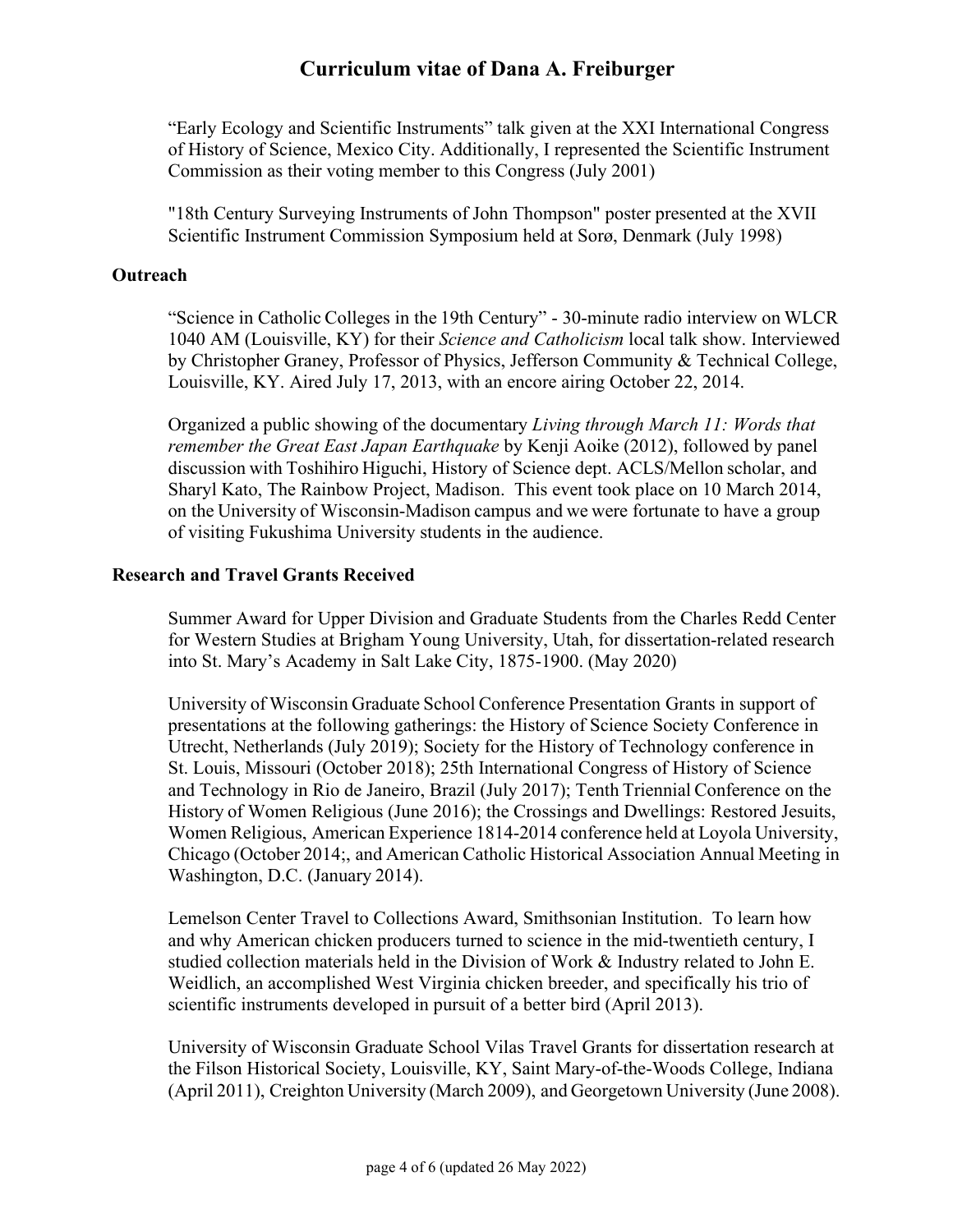Travel grant from the *Scientific Instrument Society* for study of the scientific instruments at Stonyhurst College, Lancashire, U.K. (August 2009).

Research grant awarded by the Cushwa Center for the Study of American Catholicism at the University of Notre Dame, Indiana, that supported two weeks of dissertation research in the Notre Dame archives (July 2007).

Travel grants enabling me to participate in the "Scientific Instrument Collections in the University" symposiums I & II at Dartmouth University (June 2004) and University of Mississippi (June 2007).

National Science Foundation "Summer in Japan" program. Research into the history of Japanese spectroscopy during Meiji and Taishō periods, hosted by Prof. Okamoto Takuji at the University of Tokyo (Summer 2005, Award 0513081).

Travel Grant enabling me to participate in "The Making of the Spectroscope" workshop at the Deutsches Museum in Munich, Germany. Workshop support from the Scientific Instrument Commission and the Hans R. Jenemann Foundation (September 2001).

Lemelson Center Travel to Collections Award, Smithsonian Institution. I examined the George H. Clark "Radioana" Collection to explore initial work done in radio locating in support of my study into early radio tracking devices used for wildlife research and their related technologies (Summer 2000).

National Science Foundation "Summer in Japan" program. I spent six weeks working at the Information Systems Center of Japan Information Center of Science and Technology (JICST), Tokyo, where my assigned project was the evaluation of two computer systems used for document scanning and handling, culminating in a report and presentation titled "Evaluating Two Japanese Language Full Text Retrieval Systems." (Summer 1994, NSF Award INT-9406111).

### **Exhibits**

"Lines of Faith," a student exhibit at the Museum of the History of Science in Oxford on Instruments and Religious Practice in Islam, open from March – June, 1998. A collective effort on the part of the seven students following the M.Sc. course based at this museum. (URL: http://www.mhs.ox.ac.uk/students/97to98/exhibits/index.htm)

### **Professional Societies**

History of Science Society, Society for the History of Technology, Scientific Instrument Commission, and Scientific Instrument Society.